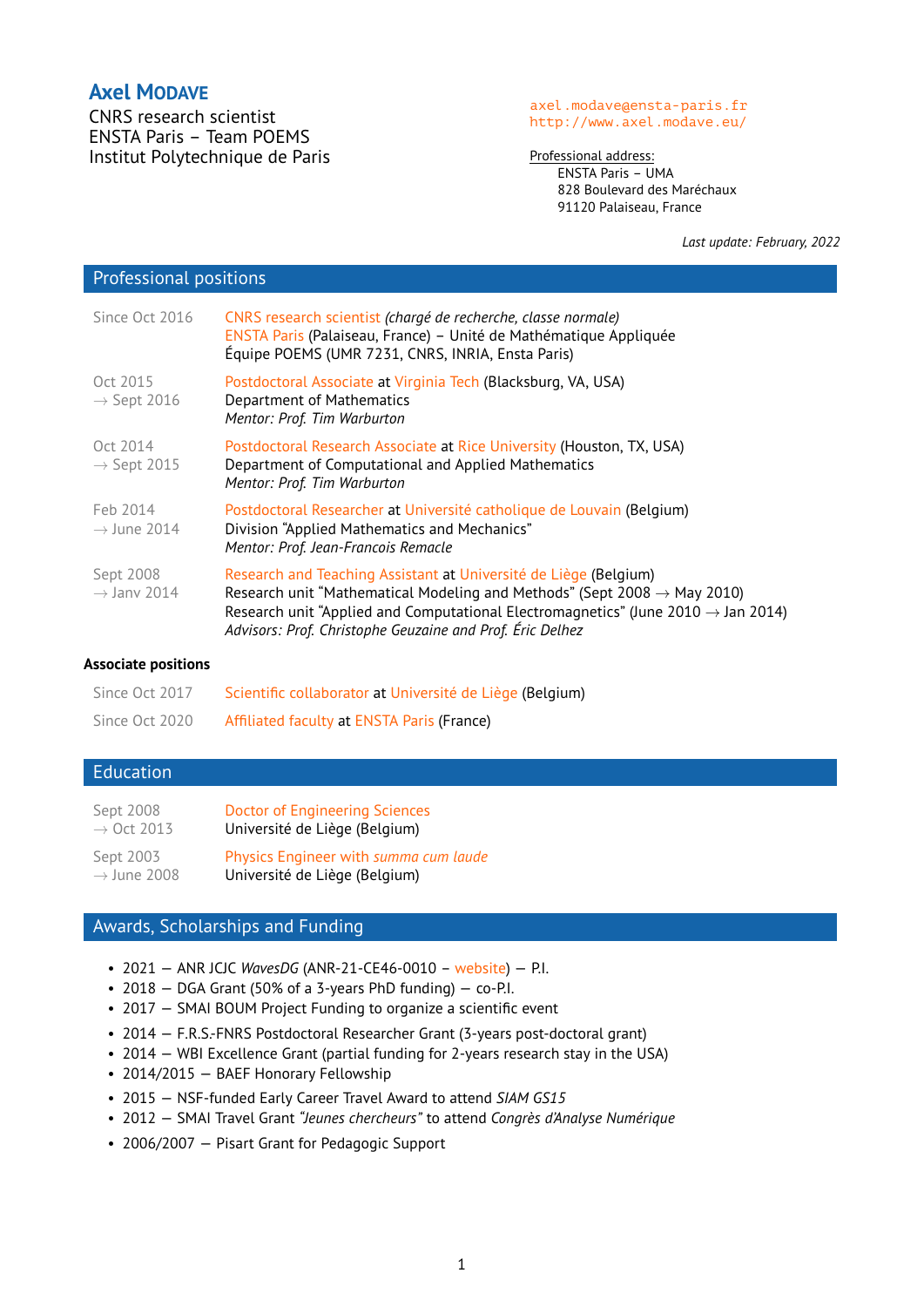## Mentoring

## **Postdoctoral Researchers**

• Since 2022/01 — Rose-Cloé Meyer *(co-mentoring with Hadrien Beriot)* Topic: *Accelerated discontinuous finite element solvers for time-dependent acoustic wave propagation*

### **PhD Student**

• 2018/10 → 2021/12 — Damien Chicaud *(co-mentoring (50%) with Patrick Ciarlet)* Topic: *Analysis of time-harmonic electromagmetic problems with complex anisotropic media*

### **Master Students**

- 2020/05  $\rightarrow$  2020/07 Quentin Krempp, M1 Student at ENSTA Paris Topic: *Plus de science pour moins de code : Portage de codes C sur GPU avec OpenACC*
- 2019/05 → 2019/08 Nassim Kesmia, M1 Student at Paris-Saclay University *(50%, with Stéphanie Chaillat)* Topic: *Preconditioned Boundary Element Methods for Time-Harmonic Wave Propagation*
- 2018/03  $\rightarrow$  2018/08 Damien Chicaud, M2 Student at ENSTA ParisTech Topic: *DG-FEM with High-Order Absorbing Boundary Conditions for Maxwell's equations*
- 2018/03 → 2018/08 María José Castellano, M2 Student at UVSQ *(50%, with Stéphanie Chaillat)* Topic: *A comparison of BEMs for time-harmonic wave propagation*
- 2017/05  $\rightarrow$  2017/07 Ningyuan Hu, M1 Student at ENSTA ParisTech Topic: *Absorbing Boundary Conditions for the Wave Equation (Finite Differences, Corners, Stability)*

## **Teaching**

Since 2016, I am involved in engineering and master programs in applied mathematics at ENSTA Paris, IP Paris and Paris-Saclay University. Before, I have been teaching assistant at the Université de Liège and the Université catholique de Louvain for BSc and MSc of Engineering Sciences, and a guest lecturer for the Rice University.

**At** *ENSTA Paris* **(France) . . .** [L. = Lectures, T. = Training sessions, E. = Examination]

Academic year 2021/2022 *(planned)*:

- Initiation to high performance computing MSc  $1$  Spring 2022 (L. 5h, T. 16h, Coordinator)
- Parallel scientific computing MSc 2 Fall 2021 (L. 9h, T. 6h, E. 6h, Coordinator)
- Finite elements and boundary elements: parall., coupling and perf.  $-$  MSc 2  $-$  Spring 2022 (L. 9h, E. 3h)

### Academic year 2020/2021:

- High performance scientific computing MSc 1 Spring 2021 (L. 5h, T. 16h, Coordinator)
- Parallel scientific computing MSc 2 Fall 2020 (L. 9h, T. 6h, E. 6h, Coordinator)
- Finite elements and boundary elements: parall., coupling and perf. MSc 2 Spring 2021 (L. 6h, E. 3h)

## Academic year 2019/2020:

- High Performance Scientific Computing MSc 1 Spring 2020 (L. 8h, T. 18h, Coordinator)
- Parallel scientific computing  $-$  MSc 2  $-$  Fall 2019 (L. 14h, T. 24h, E. 3h, Coordinator)

#### Academic year 2018/2019:

- High Performance Scientific Computing MSc 1 Spring 2019 (L. 7h, T. 12h, Coordinator)
- Parallel scientific computing MSc 2 Fall 2018 (L. 7h, T. 16h, E. 3h, Coordinator)
- The finite element method MSc Fall 2018  $(T. 12h, E. 2h)$

#### Academic year 2017/2018:

- The finite element method MSc  $1$  Fall 2017  $(T. 12h, E. 2h)$
- High Performance Scientific Computing MSc 1 Spring 2018 (L. 6h30, T. 14h, E. 1h, Coordinator)
- Parallel scientific computing MSc  $2$  Fall 2017 (T. 16h)
- Mathematical models and discretisation in electromagnetism MSc 2 Spring 2018 (L. 7h)

Academic year 2016/2017: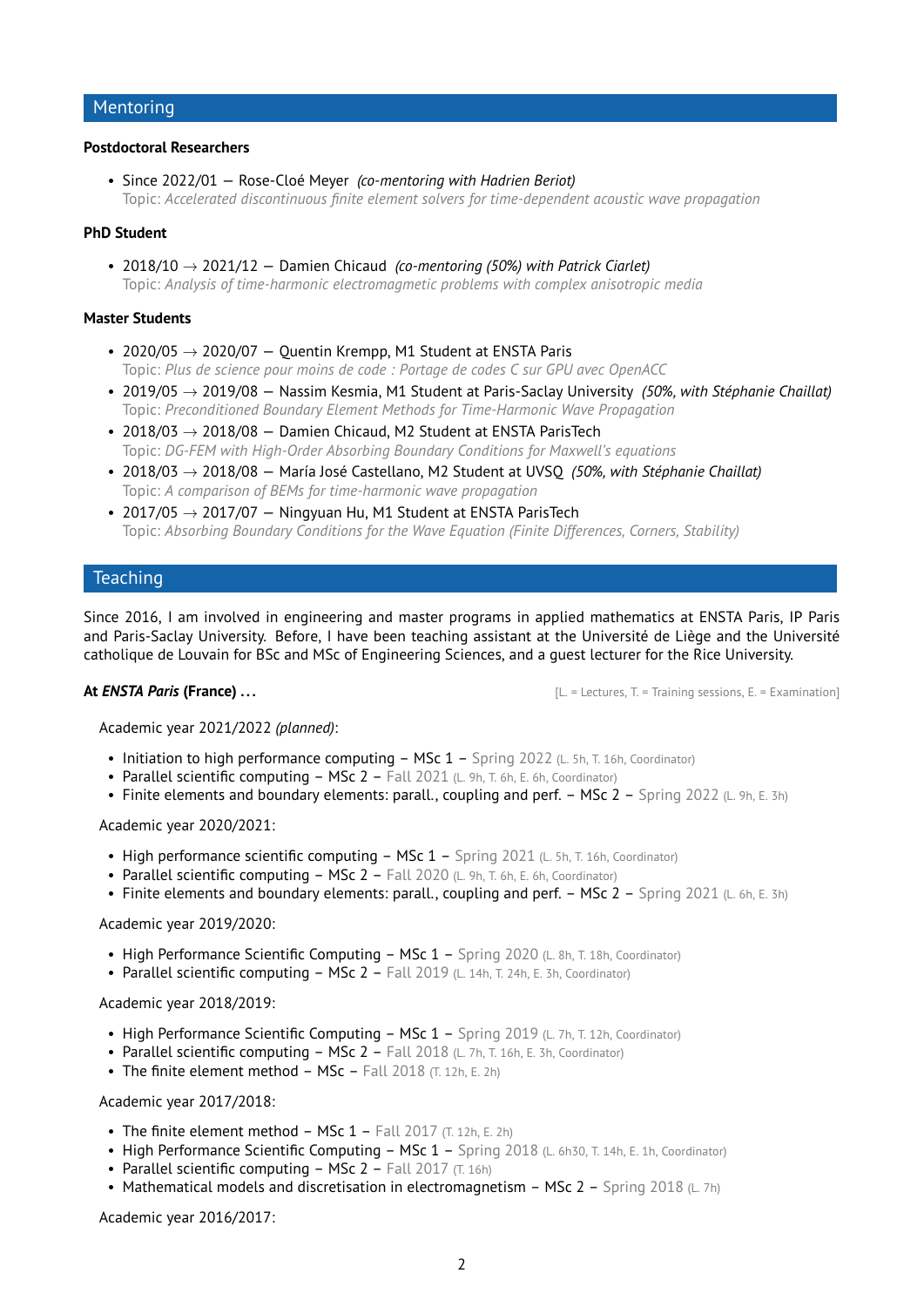- High performance scientific computing MSc 1 Spring 2017 (L. 8h, T. 24h, E. 1h, Coordinator)
- Parallel scientific computing  $-$  MSc 2 Fall 2016  $(T, 7h)$
- Mathematical models and discretisation in electromagnetism MSc 2 Spring 2017 (L. 7h)

## **Before . . .**

At *Rice University* (USA):

• Numerical Analysis 1 – Undergraduate – Fall 2014 (Guest lecturer 2h)

At the *Université catholique de Louvain* (Belgium):

• Project of Structure – BSc – Spring 2014 (T. 8h)

At the *Université de Liège* (Belgium):

- Modeling and Design of Electromagnetic Systems MSc Fall 2013 (Guest lecturer 4h)
- Multiphysic Scientific Computational Projects MSc Spring 2011, 2012, 2013 (T. for projets)
- High performance scientific computing  $-$  MSc  $-$  Fall 2010, 2011 (T. for projets)
- Rational Mechanics BSc Fall 2009 (T. 30h)
- Algebra  $BSc$  Fall 2009 (T. 20h)
- Numerical Analysis BSc Fall 2007 (T. 20h)
- Continuum Mechanics BSc Spring 2007, 2008 (T. for projets)

## Scientific animation and services

• Organization of scientific meetings:

- **–** 2022/07: Involved in the organization of the *15th International Conference on Mathematical and Numerical Aspects of Wave Propagation* (WAVES 2022) at ENSTA Paris (Palaiseau, France) [\[website\]](http://www.waves2022.fr/)
- **–** 2020/11: Co-organization of *Young Researchers' Days* on *"Numerical Methods for Time-Harmonic Wave Propagation Solvers"* (2 days, approx. 40 participants) with Marcella Bonazzoli (INRIA), Théophile Chaumont-Frelet (INRIA) and Bertrand Thierry (CNRS) [\[website\]](https://jcjc_ondes.pages.math.cnrs.fr/)
- **–** 2018/07: Co-organization of a mini-symposium on *"Accurate and Fast Numerical Solvers for Large-scale Wave Propagation Problems"* at WCCM 2018, with S. Chaillat (CNRS, POEMS, France), J. Chan (Rice, USA) and A. Gillman (Rice, USA) [\[website\]](http://www.wccm2018.org/MS_813)
- **–** 2017/10: Co-organization of *Young Researchers' Days* on *"Large-Scale Wave Propagation Solvers"* (2 days, 20 participants) with Bertrand Thierry (CNRS, LJLL, France) [\[website\]](https://jcjc_ondes.pages.math.cnrs.fr/2017/)
- 2013/05: Co-organization of the 2<sup>nd</sup> Gmsh Workshop (2 days, 50 participants) [\[website\]](https://gitlab.onelab.info/gmsh/gmsh/-/wikis/Second-Gmsh-Workshop)
- External examiner in PhD committees:
	- **–** 2018/05: Michael Williamschen (Southampton U., UK)
	- **–** 2021/06: Ruiyang Dai (Louvain-la-Neuve U. & Liège U., Belgium)
- Reviewer for *Applied Mathematics and Computation*, *Advanced Electromagnetics*, *Computers and Mathematics with Applications*, *Geophysical Journal International*, *International Journal of Numerical Modelling (Electronic Networks, Devices and Fields)*, *Journal of Computational and Applied Mathematics*, *Journal of Computational Physics*, *SIAM Journal on Numerical Analysis* and *SIAM Journal on Scientific Computing*.
- Other responsabilities:
	- **–** Member of the scientific committee of the mesocentre of Institut Polytechnique de Paris
	- **–** Involved in academic bodies of the University of Liège (2005-10 → 2013-09) (faculty council, department council and bachelor/master councils)

## **Software**

- Developer of testing codes to evaluate implementation strategies for accelerated wave propagation with continuous and discontinuous finite element schemes.
- Co-developer (2014-2015, leader) of an industrial software *(RiDG)* for accelerated seismic imaging on GPU/CPU clusters, discontinuous finite element schemes, C++ code with [OCCA](https://libocca.org/) (CUDA, OpenCL and OpenMP) and MPI
- Co-developer (2010-2014) of an academic software *(Gmsh/dg)* for time-domain wave propagation on CPU clusters, discontinuous finite element schemes, C++ code with MPI
- Advanced user (since 2010) of the open-source softwares [Gmsh](http://gmsh.info/) *(mesh generator with pre- and post-processing facilities)*, [GetDP](http://getdp.info/) *(finite element solver)* and [Onelab](http://onelab.info/) *(user-friendly interface)*.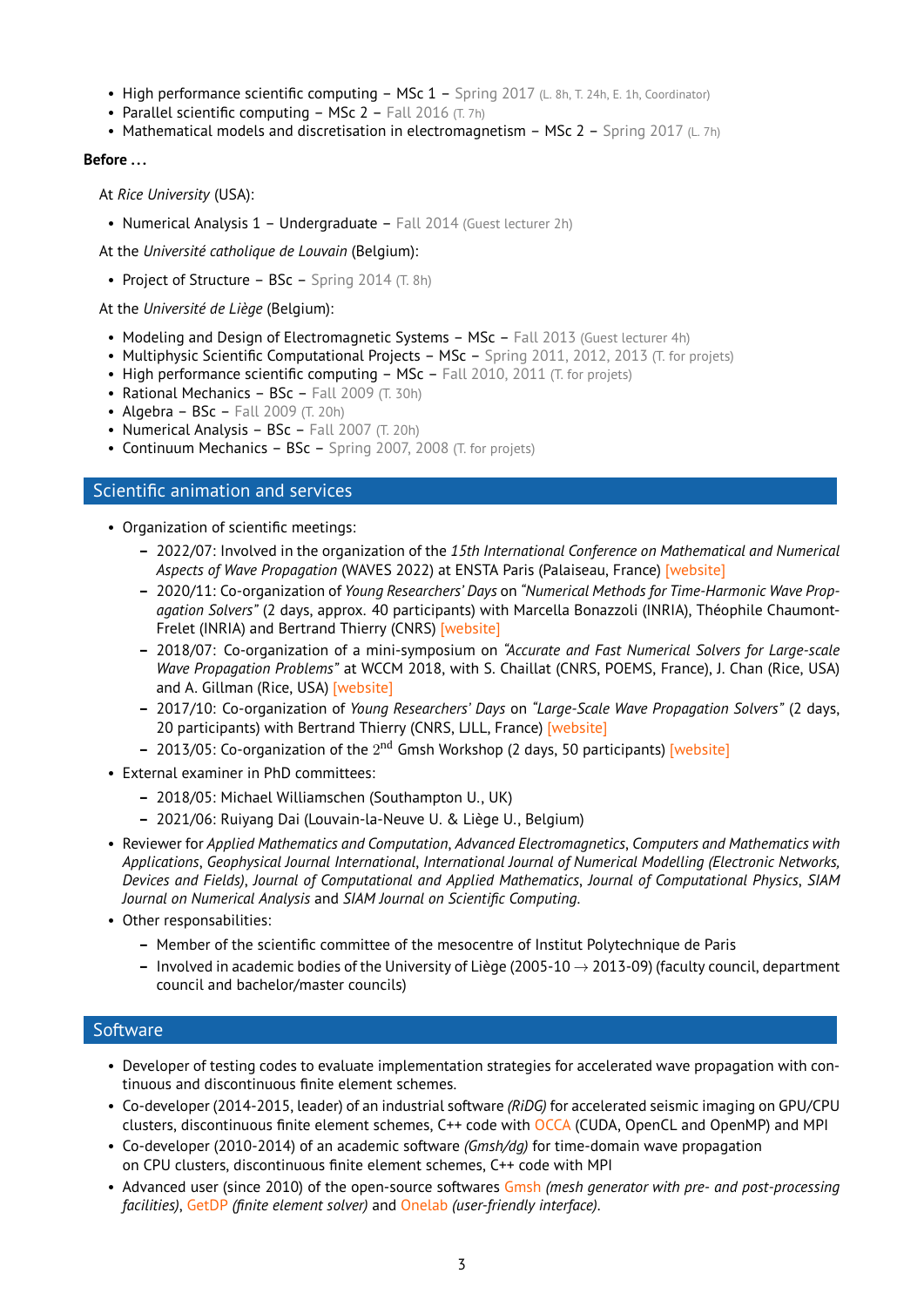## List of publications and communications

#### **Preprint**

[1] A. Royer, C. Geuzaine, E. Béchet, A. M. (2021). A non-overlapping domain decomposition method with perfectly matched layer transmission conditions for the Helmholtz equation. Submitted, 25 pages [\[preprint\]](https://hal.archives-ouvertes.fr/hal-03416187)

#### **Papers in international journals**

- [17] R. Dai, A. M., J.-F. Remacle, C. Geuzaine (2022). Multidirectionnal sweeping preconditioners with non-overlapping checkerboard domain decomposition for Helmholtz problems. *Journal of Computational Physics*, 453, 110887, 25 pages [\[link\]](https://doi.org/10.1016/j.jcp.2021.110887) [\[preprint\]](https://hal.archives-ouvertes.fr/hal-03240042)
- [16] D. Chicaud, P. Ciarlet, A. M. (2021). Analysis of variational formulations and low-regularity solutions for timeharmonic electromagnetic problems in complex anisotropic media. *SIAM Journal on Mathematical Analysis*, 53(3), 2691-2717, 24 pages [\[link\]](https://epubs.siam.org/doi/10.1137/20M1344111) [\[preprint\]](https://hal.archives-ouvertes.fr/hal-02651682)
- [15] H. Bériot, A. M. (2021). An automatic PML for acoustic finite element simulations in convex domains of general shape. *International Journal for Numerical Methods in Engineering*, 122, 1239-1261, 24 pages [\[link\]](https://doi.org/10.1002/nme.6560) [\[preprint\]](https://hal.archives-ouvertes.fr/hal-02738261)
- [14] A. M., A. Royer, X. Antoine, X. Geuzaine (2020). A non-overlapping domain decomposition method with highorder transmission conditions and cross-point treatment for Helmholtz problems. *Computer Methods in Applied Mechanics and Engineering*, 368, 113162, 23 pages [\[link\]](https://doi.org/10.1016/j.cma.2020.113162) [\[preprint\]](https://hal.archives-ouvertes.fr/hal-02432422) [\[codes\]](https://gitlab.onelab.info/doc/models/-/tree/master/HelmholtzDDMwithCrosspoints)
- [13] A. M., X. Geuzaine, X. Antoine (2020). Corner treatments for high-order absorbing boundary conditions in high-frequency acoustic scattering problems. *Journal of Computational Physics*, 401, 109029, 24 pages [\[link\]](https://doi.org/10.1016/j.jcp.2019.109029) [\[preprint\]](https://hal.archives-ouvertes.fr/hal-01925160) [\[codes\]](https://gitlab.onelab.info/doc/models/-/tree/master/HelmholtzHABCwithCorners)
- [12] A. M., A. Atle, J. Chan, T. Warburton (2017). High-order absorbing boundary conditions with corner/edge compatibility for GPU-accelerated discontinuous Galerkin wave simulations. *International Journal of Numerical Methods in Engineering*, 112 (11), 1659-1686, 28 pages [\[link\]](http://dx.doi.org/10.1002/nme.5576) [\[preprint\]](https://arxiv.org/abs/1610.05023)
- [11] A. M., J. Lambrechts, C. Geuzaine (2017). Perfectly Matched Layers for Convex Truncated Domains with Discontinuous Galerkin Finite Element Simulations. *Computers and Mathematics with Applications*, 73 (4), 684-700, 17 pages [\[link\]](http://dx.doi.org/10.1016/j.camwa.2016.12.027) [\[preprint\]](https://hal.archives-ouvertes.fr/hal-01378501) [\[movies\]](https://www.youtube.com/channel/UCr0OaDCs8k2aRPcqmagfaaQ)
- [10] J. Chan, Z. Wang, A. M., J.-F. Remacle, T. Warburton (2016). GPU-accelerated discontinuous Galerkin methods on hybrid meshes. *Journal of Computational Physics*, 318, 142-168, 27 pages [\[link\]](http://dx.doi.org/10.1016/j.jcp.2016.04.003) [\[preprint\]](http://arxiv.org/abs/1507.02557)
- [9] A. M., A. St-Cyr, T. Warburton (2016). GPU performance analysis of a nodal discontinuous Galerkin method for acoustic and elastic models. *Computers & Geosciences*, 91, 64-76, 13 pages [\[link\]](http://dx.doi.org/10.1016/j.cageo.2016.03.008) [\[preprint\]](http://arxiv.org/abs/1602.07997)
- [8] A. M., A. St-Cyr, W. A. Mulder, T. Warburton (2015). A nodal discontinuous Galerkin simulations for reverse-time migration on GPU clusters. *Geophysical Journal International*, 203 (2), 1419-1435, 17 pages [\[link\]](https://doi.org/10.1093/gji/ggv380) [\[preprint\]](http://arxiv.org/abs/1506.00907)
- [7] A. M., E. Delhez, C. Geuzaine (2014). Optimizing Perfectly Matched Layers in Discrete Contexts. *International Journal of Numerical Methods in Engineering*, 99 (6), 410-437, 28 pages [\[link\]](http://onlinelibrary.wiley.com/doi/10.1002/nme.4690/abstract) [\[preprint\]](http://hdl.handle.net/2268/165708)
- [6] M. Boubekeur, A. Kameni, L. Pichon, A. M., C. Geuzaine (2014). Analysis of transient scattering problems using a discontinuous Galerkin method: application to the shielding effectiveness of enclosures with heterogeneous walls. *International Journal of Numerical Modelling: Electronic Networks, Devices and Fields*, 27 (3), 626-635, 10 pages [\[link\]](http://onlinelibrary.wiley.com/doi/10.1002/jnm.1968/abstract) [\[preprint\]](http://hdl.handle.net/2268/157222)
- [5] M. Boubekeur, A. Kameni, L. Bernard, A. M., L. Pichon (2014). 3-D Modeling of Thin Sheets in the Discontinuous Galerkin Method for Transient Scattering Analysis. *IEEE Transactions on Magnetics*, 50 (2), 4 pages [\[link\]](http://ieeexplore.ieee.org/xpl/articleDetails.jsp?arnumber=6749105) [\[preprint\]](http://orbi.ulg.ac.be/handle/2268/157226)
- [4] M. Boubekeur, A. Kameni, A. M., L. Bernard, L. Pichon (2013). Modeling of Weakly Conducting Thin Sheets in the Discontinuous Galerkin Method for Shielding Effectiveness Evaluation. *ACES Journal*, 28 (10), 7 pages [\[link\]](http://www.aces-society.org/search.php?q=++Boubekeur+Kameni+Modave&search=Search) [\[preprint\]](http://orbi.ulg.ac.be/handle/2268/157225)
- [3] A. M., A. Kameni, J. Lambrechts, E. Delhez, L. Pichon. C. Geuzaine (2013). An optimum PML for scattering problems in the time domain. *The European Physical Journal - Applied Physics*, 64 (2), 6 pages [\[link\]](http://dx.doi.org/10.1051/epjap/2013120447) [\[preprint\]](http://orbi.ulg.ac.be/handle/2268/149904)
- [2] A. Kameni, A. M., M. Boubekeur, V. Preault, L. Pichon, C. Geuzaine (2013). Evaluation of shielding effectiveness of composite wall with a Time Domain Discontinuous Galerkin Method. *The European Physical Journal - Applied Physics*, 64 (2), 4 pages [\[link\]](http://dx.doi.org/10.1051/epjap/2013120438) [\[preprint\]](http://orbi.ulg.ac.be/handle/2268/154299)
- [1] A. M., E. Deleersnijder, E. Delhez (2010). On the parameters of absorbing layers for shallow water models. *Ocean Dynamics*, 60 (1), 65-79, 15 pages [\[link\]](https://doi.org/10.1007/s10236-009-0243-0) [\[preprint\]](http://orbi.ulg.ac.be/handle/2268/28698)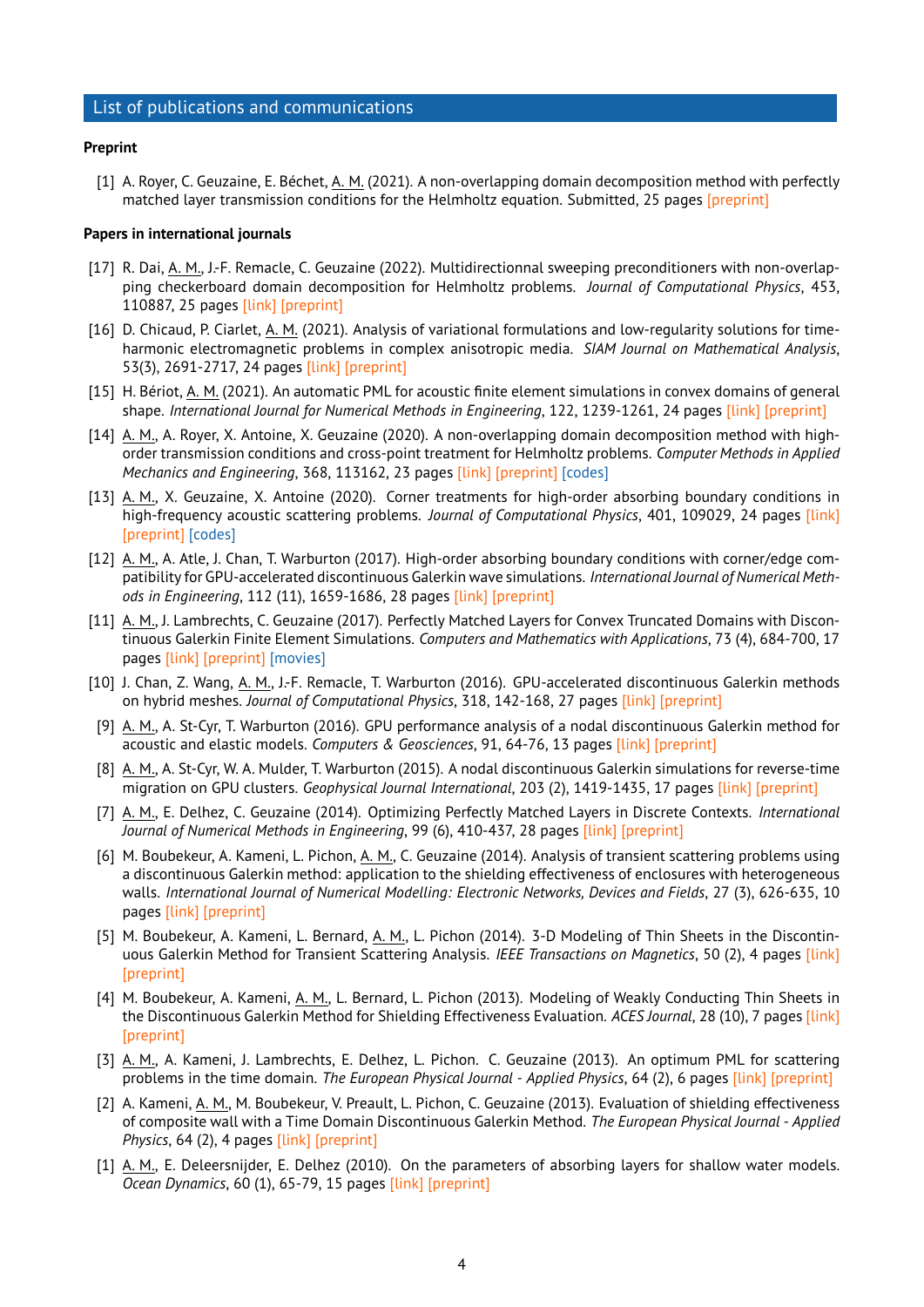## **Theses**

- [2] *"Absorbing Layers for Wave-Like Time-Dependent Problems Design, Discretization and Optimization"* PhD thesis, University of Liège, Belgium, October 2013 Advisors: Prof. Christophe Geuzaine and Prof. Éric Delhez
- [1] *"Étude de modèles de frontière ouverte pour des problèmes de propagation d'ondes"* (in french) Master thesis, University of Liège, Belgium, June 2008 Advisor: Prof. Éric Delhez

## **International conferences** *(first name in the list of authors = speaker)*

- 27. A. M., X. Antoine, A. Royer, C. Geuzaine A non-overlapping domain decomposition method with high-order transmission conditions and cross-point treatment for Helmholtz problems. Talk at the *WCCM-ECCOMAS congress* – On line – January 11-15, 2021
- 26. A. Royer, A. M., E. Béchet, C. Geuzaine A non-overlapping domain decomposition method with perfectly matched layer transmission conditions. Talk at the *26th International Domain Decomposition Conference* (DD26) – On line – December 7-12, 2020
- 25. A. M., X. Antoine, A. Royer, C. Geuzaine A non-overlapping domain decomposition method with high-order transmission conditions and crosspoint treatment for Helmholtz problems. Talk at the *26th International Domain Decomposition Conference* (DD26) – On line – December 7-12, 2020
- 24. R. Dai, A. M., J.-F. Remacle, C. Geuzaine Parallel sweeping preconditioners for rectangular domain decompositions with cross points applied to the Helmholtz equation . Talk at the *26th International Domain Decomposition Conference* (DD26) – On line – December 7-12, 2020
- 23. A. M. An efficient domain decomposition method with cross-point treatment for Helmholtz problems. Talk at the *CIRM conference on "Parallel Solution Methods for Systems Arising from PDEs"* – Marseille (France) – September 16-20, 2019
- 22. A. M., X. Antoine, A. Royer, C. Geuzaine. An Efficient Domain Decomposition Method with Cross-point Treatment for Helmholtz Problems. Talk in a minisymposium at the *14th International Conference on Mathematical and Numerical Aspects of Waves Propagation* (WAVES 2019) – Vienna (Austria) – August 25-30, 2019 – 2-pages paper
- 21. D. Chicaud, P. Ciarlet, A. M.. Perturbed edge finite element method for the simulation of electromagnetic waves in magnetised plasmas. Talk at the *14th International Conference on Mathematical and Numerical Aspects of Waves Propagation* (WAVES 2019) – Vienna (Austria) – August 25-30, 2019 – 2-pages paper
- 20. A. M., X. Antoine, C. Geuzaine. An Efficient Domain Decomposition Method with Cross-point Treatment for Helmholtz Problems. Talk in a minisymposium at the *SIAM Conference on Computational Science and Engineering* (CSE19) – Spokane (Washington, USA) – February 25-March 1, 2019
- 19. A. M., X. Antoine, C. Geuzaine. An efficient DDM with cross-point treatment for Helmholtz problems. Talk in a minisymposium at the *XXXIX Ibero-Latin American Congress on Computational Methods in Engineering* (CILAMCE 2018) – Paris/Compiègne (France) – November 11-14, 2018 – 4-pages paper
- 18. A. M., X. Antoine, C. Geuzaine. An Efficient DDM with Cross-points for the Parallel Finite Element Solution of Helmholtz Problems. Talk in a minisymposium at the *13th World Congress on Computational Mechanics* (WCCM 2018) – New York City (NY, USA) – July 22-27, 2018
- 17. A. M., V. Mattessi, C. Geuzaine. High-order absorbing boundary conditions with edge and corner compatibility for the Helmholtz equation. Talk in a minisymposium at the *7th International Conference on Advanced Computational Methods in Engineering* (ACOMEN 2017) – Ghent (Belgium) – September 18-22, 2017 – 2-pages paper
- 16. A. M., A. Atle, J. Chan, T. Warburton. A nodal discontinuous Galerkin method with high-order absorbing boundary conditions and corner/edge compatibility. Talk at the *13th International Conference on Mathematical and Numerical Aspects of Waves Propagation* (WAVES 2017) – Minneapolis (USA) – May 15-19, 2017 – 2-pages paper
- 15. A. M., A. Atle, J. Chan, R. Hewett, T. Warburton. High-Order Absorbing Boundary Conditions for Time-Domain Wave Propagation with DG Methods. Talk in a minisymposium at the *SIAM Conference on Computational Science and Engineering* (CSE17) – Atlanta (Georgia, USA) – February 27-March 3, 2017
- 14. A. M., J. Chan, T. Warburton. GPU Performance Analysis of Discontinuous Galerkin Implementations for Time-Domain Seismic Wave Propagation. Talk in a HPC dedicated session at the *78th EAGE Conference & Exhibition* – Vienna (Austria) – May 30-June 2, 2016
- 13. A. M., J. Chan, T. Warburton. GPU Performance Analysis of Discontinuous Galerkin Implementations for Time-Domain Wave Simulations. Talk at the *17th SIAM Conference on Parallel Processing for Scientific Computing* (PP16) – Paris (France) – April 12-15, 2016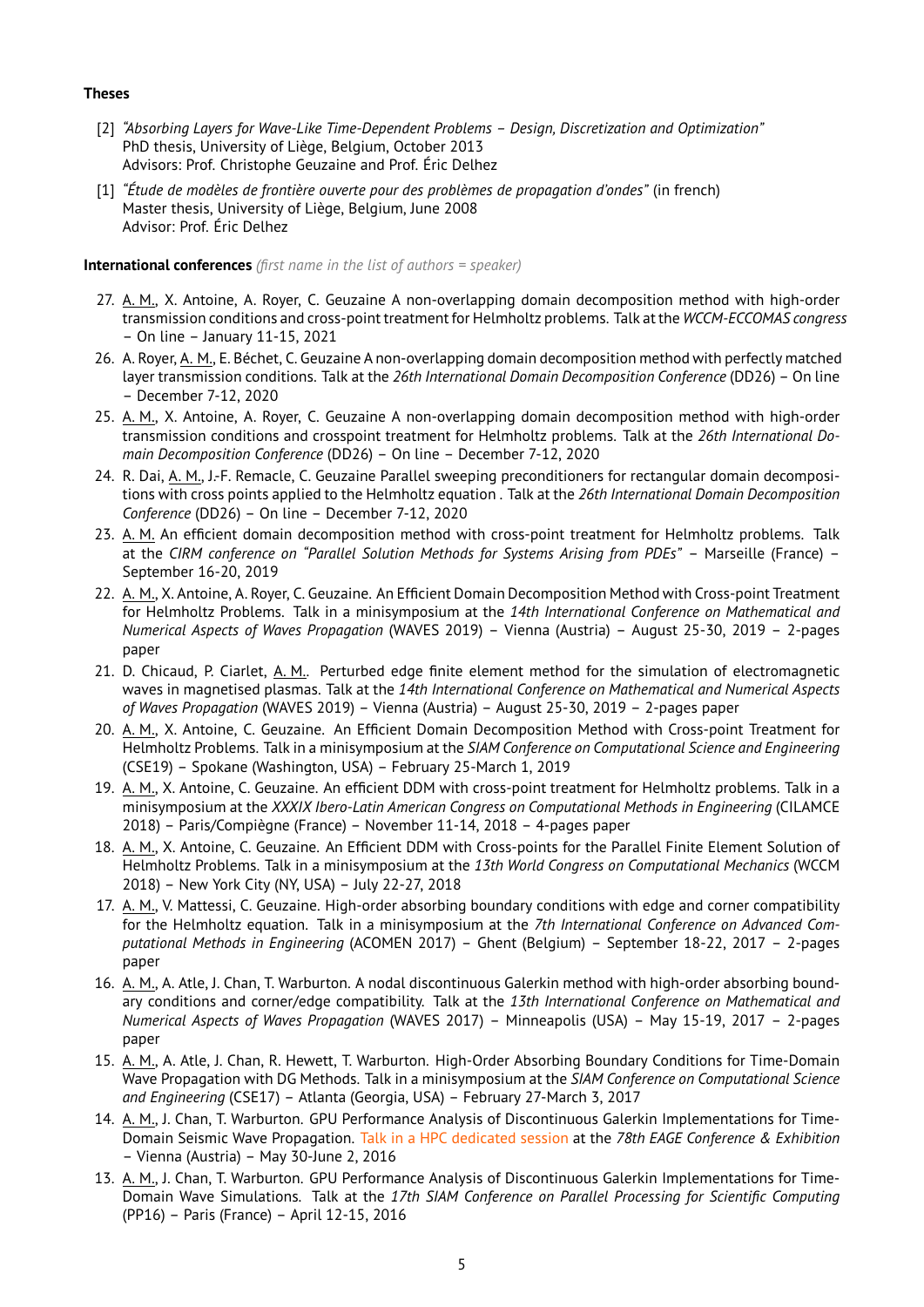- 12. A. M., A. St-Cyr, T. Warburton. Performance of DGTD Finite Element Methods for the RTM Procedure on GPU Clusters. Talk at the *2016 Oil & Gas HPC Conference* – Houston (Texas, USA) – March 2-3, 2016
- 11. A. M., A. St-Cyr, T. Warburton, W. A. Mulder. Accelerated Discontinuous Galerkin Time-Domain Simulations for Seismic Imaging. Talk in a minisymposium at the *SIAM Conference on Mathematical & Computational Issues in the Geosciences* (GS15) – Stanford (California, USA) – June 29-July 2, 2015
- 10. A. M., A. St-Cyr, T. Warburton, W. A. Mulder. Accelerated Discontinuous Galerkin Time-Domain Simulations for Seismic Wave Propagation. Talk in a HPC dedicated session at the *77th EAGE Conference & Exhibition* – Madrid (Spain) – June 1-4, 2015
- 9. A. M., D. Medina, A. St-Cyr, T. Warburton. RiDG: A Portable High-Performance Simulation Tool for Seismic Imaging. Talk at the *2015 Oil & Gas HPC Workshop* – Houston (Texas, USA) – March 4-5, 2015
- 8. M. Boubekeur, A. Kameni, L. Bernard, A. M., L. Pichon (2013). 3D Modeling of Thin Resistive Sheets in the Discontinuous Galerkin Method for Transient Scattering Analysis. Poster at the *19th Conference on the Computation of Electromagnetic Fields* (COMPUMAG 2013) – Budapest (Hungary) – 30 June-4 July, 2013 – 2-pages paper
- 7. A. M., J. Lambrechts, E. Delhez, C. Geuzaine. A PML for convex truncated domains in time-dependent acoustics with a DG-FE discretization. Talk at the *11th International Conference on Mathematical and Numerical Aspects of Waves Propagation* (WAVES 2013) – Gammarth (Tunisia) – June 3-7, 2013 – 2-pages paper
- 6. A. M., C. Geuzaine, M. Boubekeur, L. Pichon, A. Kameni. Evaluation of Shielding Effectiveness in the Time Domain using a DG Method with an Efficient PML. Poster at the *9th International Symposium on Electric and Magnetic Fields* (EMF 2013) – Bruges (Belgium) – April 23-25, 2013
- 5. A. M., E. Delhez, A. Kameni, L. Pichon, C. Geuzaine. An optimum PML for scattering problems in the time domain. Talk at the *7e Conférence Européenne sur les Méthodes Numériques en Electromagnétisme* (NUMELEC 2012) – Marseilles (France) – July 3-5, 2012 – 2-pages paper
- 4. A. Kameni, A. M., M. Boubekeur, C. Geuzaine, L. Pichon. Évaluation de l'efficacité de blindage de parois hétérogènes par une méthode de Galerkin discontinue en domaine temporel. Poster at the *7th European Conference on Numerical Methods in Electromagnetism* (NUMELEC 2012) – Marseilles (France) – July 3-5, 2012 – 2-pages paper
- 3. A. M., E. Delhez, C. Geuzaine. On the Parameters of the Perfectly Matched Layer in Discrete Contexts. Talk at the *10th International Conference on Mathematical and Numerical Aspects of Waves Propagation* (WAVES 2011) – Vancouver (Canada) – July 25-29, 2011 – 4-pages paper
- 2. A. M., E. Delhez, C. Geuzaine. Optimization of the PML in the Discrete Context for Wave-Like Problems. Talk at the *7th International Congress on Industrial and Applied Mathematics* (ICIAM 2011) – Vancouver (Canada) – July 18-22, 2011
- 1. A. M., E. Deleersnijder, E. Delhez. Absorbing layers for shallow water models. Talk at the *15th Biennal Workshop of the Joint Numerical Sea Modelling Group* (JONSMOD 2010) – Delft (The Netherlands) – May 12-10, 2010

## **National conferences**

- 5. A. M., X. Antoine, C. Geuzaine. An efficient domain decomposition method with cross-point treatment for Helmholtz problems . Talk at the *14ème Colloque National en Calcul des Structures* (CSMA 2019) – Giens (France) – May 13-17, 2019
- 4. A. M., X. Antoine, C. Geuzaine. Conditions aux limites absorbantes d'ordre élevé pour l'équation de Helmholtz : traitement des coins et application en DDM. Talk in a minisymposium at the *44e Congrès National d'Analyse Numérique* (CANUM 2018) – Cap d'Agde (France) – May 28-June 1, 2018
- 3. A. M. An efficient DDM with cross-points for the parallel finite element solution of Helmholtz problems. Invited talk and poster at the *Journées "Advanced Theoretical and Numerical Methods for waves in structured Media"* organized by the thematic group *"Modélisation et simulation"* (GT1) of GDR Ondes – Paris (France) – March 13-14, 2018
- 2. A. M., E. Delhez, C. Geuzaine. Optimisation des PML dans des contextes discrets. Talk at the *41e Congrès National d'Analyse Numérique* (CANUM 2012) – Superbesse (France) – May 21-25, 2012
- 1. A. M. Optimizing the PML in the discrete context. Invited talk at the *Journées de Metz 2012 "Recent Advances in Modeling, Analysis and Simulation of Wave Propagation"* – Metz (France) – March 29-31, 2012

## **Seminars and others talks**

- 18. Invited talk at the EAA/UKAN summer school on computational acoustics On line July 5-9, 2021 *Domain decomposition methods for the finite element solution of time-harmonic acoustic problems*
- 17. Invited talk at the meeting day of DEFI, MEDISIM and POEMS Palaiseau (France) December 18, 2019 *A domain decomposition method with cross-point treatment for time-harmonic acoustic scattering problems*
- 16. Seminar at the *Laboratoire de mécanique et d'acoustique* (LMA) Marseilles (France) July 16, 2019 *Résolution numérique de l'équation de Helmholtz*